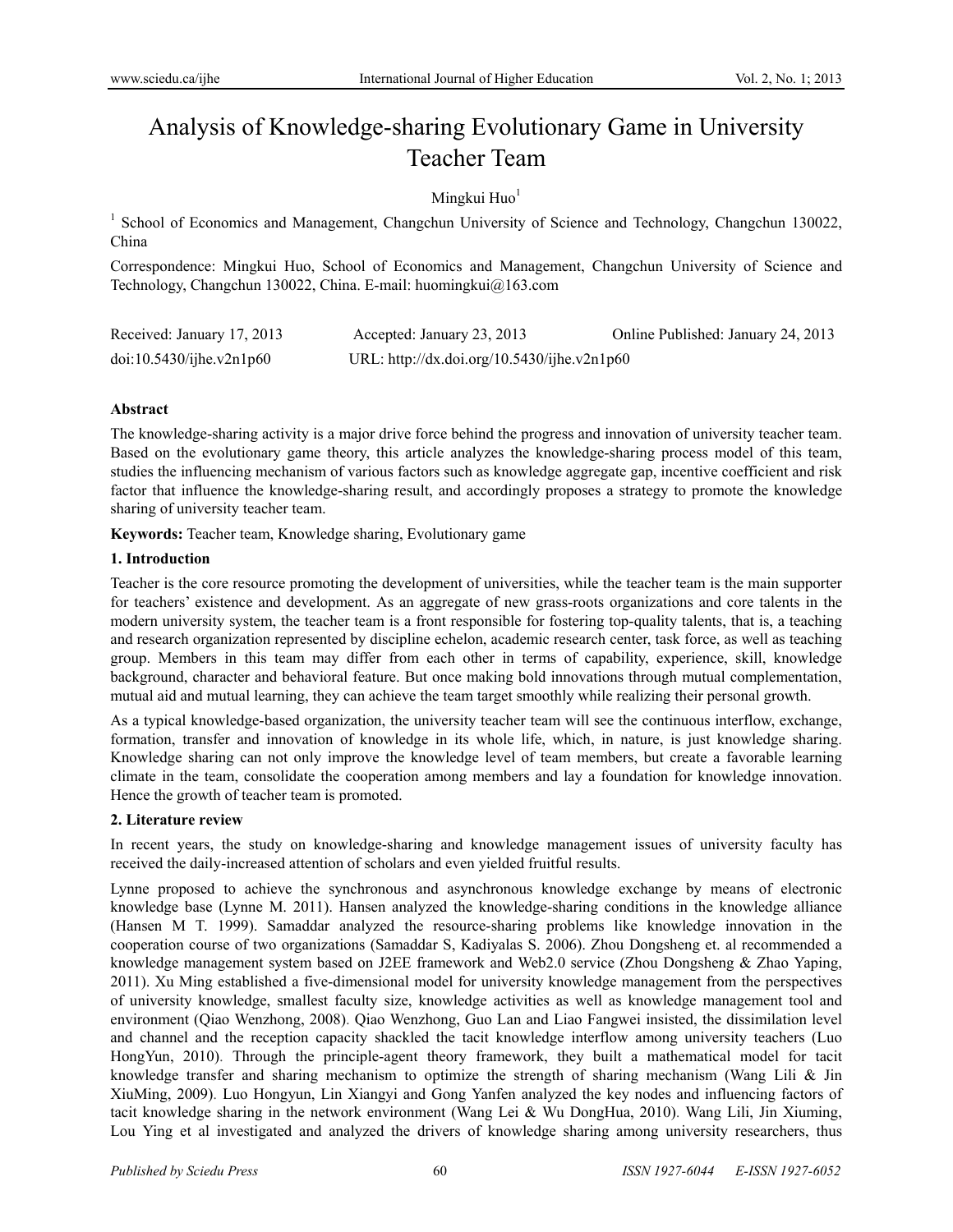developing the knowledge-sharing strategies centered on spiritual, material and cultural incentives (Friedmand D. 1991).

Wang Lei and Wu Donghua proceeded with the teachers' individual intention to study in the questionnaire method the motives laying restraints on knowledge sharing behavior . With a structural equation model, Li Xia empirically analyzed the knowledge-sharing behavior of innovation teams in domestic 25 major universities. She suggested that for an innovative research team in a university, the resource sufficiency, cognitive conflicts, green hands, transformational leadership and membership heterogeneity would have a positive influence on their knowledge-sharing behavior, while the emotional conflicts would have a negative influence .

Thus it can be seen that in terms of knowledge sharing among university teachers, theoretical research is the mainstream and mostly follows such a main route as analyzing the sharing process, refining the influencing factors and proposing the strategy and mode. On the other hand, the research of influencing mechanism and the empirical study of knowledge-sharing activities are needy. Hence this article analyzed the process and relevant influencing factors of knowledge sharing among university teachers according to the evolutionary game theory, built a knowledge-sharing evolutionary game model, and analyzed the influencing mechanism of various factors. This is of certain theoretical and practical significance in enriching the university knowledge management theory and promoting the building and development of university teacher team.

# **3. Knowledge-sharing evolutionary game model of university teacher team**

The evolutionary game theory has been developed on the basis of biology and classical game theory. It corrects the "rational economic man" hypothesis in the traditional game theory. Starting with individuals of bounded rationality, this theory has studied the group behavior and reasonably interpreted the evolutionary process of biological behaviors. It believes that like the evolution of life, any sub-optimal behavior will finally be eliminated, e.g. by competitive pressure and proper decision-making rules. With only bounded rationality, the gamer can't find an optimal equilibrium in every game, so his best strategy is to imitate and improve his and others' past best strategy. After a long time, all the gamers will incline to a stable strategy, which is called Evolutionary Stable strategy (ESS). The knowledge sharing activities among faculty members are quite compliant with evolutionary game feature under the bounded rationality.

To facilitate the building of knowledge-sharing evolutionary game model, this article studies the knowledge-sharing game between teacher team members A and B and makes the following hypotheses:

(1)The strategy set for both A and B is {sharing knowledge and not sharing knowledge}.

(2) If  $Q_A$  and  $Q_B$  are knowledge aggregates respectively owned by A and B and  $\eta_A (0 \le \eta_A \le 1)$  and  $\eta_B$  $(0 \le \eta_B \le 1)$  represent respectively their knowledge-sharing extent, then the amount of knowledge shared by both

of them can be expressed by  $Q_A \eta_A$  and  $Q_B \eta_B$ .

(3) Only the chiastopic fusion of shared or heterogeneous complementary knowledge is the original intention for team establishment. What is more, if what is shared is completely the overlapping knowledge, there will be no need to cooperate or share the knowledge. Therefore, if the proportion of complementary knowledge in the shared knowledge of members A and B is respectively expressed by  $\mu_A$  ( $0 \le \mu_A \le 1$ ) and  $\mu_B$  ( $0 \le \mu_B \le 1$ ), the value of

shared meaningful knowledge that can be assimilated by the opposite side will be  $Q_A \eta_A \mu_A$  and  $Q_B \eta_B \mu_B$ .

(4) In the face of same knowledge, different people can assimilate and convert a different amount of knowledge due to different personal circumstances. Therefore, if  $\alpha_A$  ( $0 \le \alpha_A \le 1$ ) and  $\alpha_B$  ( $0 \le \alpha_B \le 1$ ) represent respectively the knowledge **assimilation capacity of members A and B, then the value of** knowledge obtained by the opposite side in a knowledge sharing activity will be respectively  $Q_R \eta_R \mu_R \alpha_A$  and  $Q_A \eta_A \mu_A \alpha_R$ .

(5) In the knowledge sharing course, the synergetic and leverage effect of knowledge will help both parties A and B obtain more knowledge than  $Q_B \eta_B \mu_B \alpha_A$  and  $Q_A \eta_A \mu_A \alpha_B$  due to (e.g. in the brainstorming process, mutual intense discussion and rapid meditation will give birth to inspiration and subsequent new ideas and knowledge) , which is called synergetic knowledge. If the size of synergetic knowledge is positively proportional to the knowledge amount shared by the opposite side and the knowledge synergy coefficient of A and B is respectively  $\beta_A$  and  $\beta_B$ , then on condition that both A and B have spontaneously chosen the knowledge-sharing strategy, the newly increased value of synergetic knowledge for both people will be  $Q_B \eta_B \mu_B \beta_A$  and  $Q_A \eta_A \mu_A \beta_B$  and their added knowledge value on the original basis shall be  $Q_B \eta_B \mu_B \alpha_A + Q_B \eta_B \mu_B \beta_A$  and  $Q_A \eta_A \mu_A \alpha_B + Q_B \eta_B \mu_B \beta_A$ .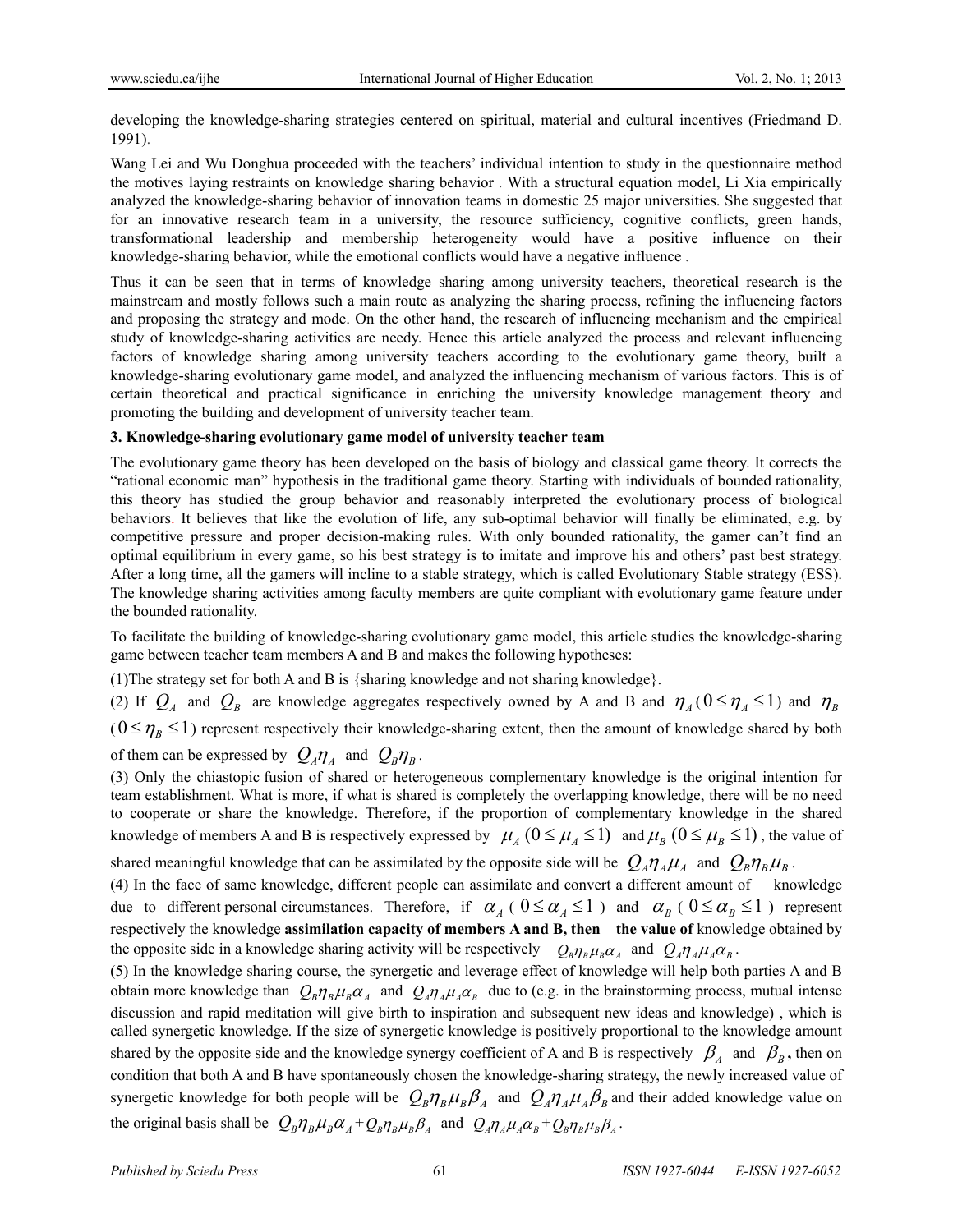(6) As a whole, when the team has achieved the target or made tremendous progress, the team members ought to be rewarded and those with more contributions shall deserve a greater reward. This reward, to some extent, can be converted into a knowledge-sharing incentive. Therefore, suppose the knowledge-sharing incentive coefficient is  $\lambda$ , the received incentive value of A and B based on their shared knowledge amount will be respectively  $\lambda Q_i \eta_i \mu_i$  and

## $\lambda Q_B \eta_B \mu_B$ .

(7) In the knowledge-sharing course, another negative phenomenon may loom large. When one side is aware that his received knowledge value is much less than his contributed knowledge value and the case for the opposite site is just the reverse, the former's knowledge advantage will gradually be smoothed out. On condition that the former's position and interests based on his knowledge advantage have suffered a heavy loss, the former may reduce and even refuse the knowledge sharing. This means the knowledge-sharing activity itself is of some risk and normally the party with higher knowledge advantage bears a greater risk. Therefore, if  $r_A$  and  $r_B$  express respectively the risk coefficient of members A and B in adopting the knowledge-sharing strategy, the subsequent knowledge loss incurred by both members shall be  $r_A Q_A \eta_A$  and  $r_B Q_B \eta_B$ . In addition, as the tacit knowledge is hard to describe and measure, the shared knowledge can't be effectively quantified so that the loss incurred by the members may be far more than their received knowledge-sharing incentive. Thus this test assumes  $r_A Q_A \eta_A > \lambda Q_A \eta_A \mu_A$  and

# $r_B Q_B \eta_B > \lambda Q_B \eta_B \mu_B$ .

(8) When both A and B choose the non-sharing strategy, they will have no knowledge increment. As a result, both of them will claim zero gains.

According to the above analysis, a matrix of knowledge-sharing game payoff between faculty members A and B can be prepared as in Table 1.

Table 1. Knowledge-sharing game payoff matrix of university teacher team

|                            |                         | <b>Faculty member B</b>                                                                                                                                                                                                                                                                                                                                                                                                                                                                                            |                                                                                   |  |
|----------------------------|-------------------------|--------------------------------------------------------------------------------------------------------------------------------------------------------------------------------------------------------------------------------------------------------------------------------------------------------------------------------------------------------------------------------------------------------------------------------------------------------------------------------------------------------------------|-----------------------------------------------------------------------------------|--|
|                            |                         | Knowledge sharing                                                                                                                                                                                                                                                                                                                                                                                                                                                                                                  | No knowledge sharing                                                              |  |
| <b>Faculty</b><br>member A | Knowledge<br>sharing    | $(Q_{\scriptscriptstyle B}\eta_{\scriptscriptstyle B}\mu_{\scriptscriptstyle B}\alpha_{\scriptscriptstyle A} + Q_{\scriptscriptstyle B}\eta_{\scriptscriptstyle B}\mu_{\scriptscriptstyle B}\beta_{\scriptscriptstyle A} + \lambda Q_{\scriptscriptstyle A}\eta_{\scriptscriptstyle A}\mu_{\scriptscriptstyle A} - r_{\scriptscriptstyle A}Q_{\scriptscriptstyle A}\eta_{\scriptscriptstyle A}$<br>$Q_{A}\eta_{A}\mu_{A}\alpha_{B}+Q_{A}\eta_{A}\mu_{A}\beta_{B}+\lambda Q_{B}\eta_{B}\mu_{B}-r_{B}Q_{B}\eta_{B})$ | $(\lambda Q_A \eta_A \mu_A - r_A Q_A \eta_A,$<br>$Q_{A}\eta_{A}\mu_{A}\alpha_{B}$ |  |
|                            | No knowledge<br>sharing | $(Q_{\scriptscriptstyle R}\eta_{\scriptscriptstyle R}\mu_{\scriptscriptstyle R}\alpha_{\scriptscriptstyle A},\lambda Q_{\scriptscriptstyle R}\eta_{\scriptscriptstyle R}\mu_{\scriptscriptstyle R}\cdot r_{\scriptscriptstyle R}Q_{\scriptscriptstyle R}\eta_{\scriptscriptstyle R})$                                                                                                                                                                                                                              | (0, 0)                                                                            |  |

#### **4. Analysis of equilibrium points on the knowledge-sharing game payoff model of university teacher team**

Suppose the knowledge-sharing probability of member A is *x* and his non-sharing probability is  $1-x$ , and the knowledge-sharing probability of member B is *y* and his non-sharing probability is  $1 - y$ . If  $E_{A1}$  and  $E_{B1}$  are the revenue of A and B in choosing the knowledge sharing strategy,  $E_{A2}$  and  $E_{B2}$  are the revenue of A and B in choosing the non-sharing strategy, and  $\overline{E}_A$  and  $\overline{E}_B$  are average revenue of A and B, then we can determine:  $E_{41} = y (Q_{B} \eta_{B} \mu_{B} \alpha_{A} + Q_{B} \eta_{B} \mu_{B} \beta_{A} + \lambda Q_{A} \eta_{A} \mu_{A} - r_{A} Q_{A} \eta_{A}) + (1 - y) (\lambda Q_{A} \eta_{A} \mu_{A} - r_{A} Q_{A} \eta_{A})$ 

$$
E_{A2} = y Q_{B} \eta_{B} \mu_{B} \alpha_{A} + y Q_{B} \eta_{B} \mu_{B} \beta_{A} + \lambda Q_{A} \eta_{A} \mu_{A} - r_{A} Q_{A} \eta_{A};
$$
\n
$$
E_{A2} = y Q_{B} \eta_{B} \mu_{B} \alpha_{A};
$$
\n
$$
E_{A} = x E_{A1} + (1 - x) E_{A2} = y Q_{B} \eta_{B} \mu_{B} \alpha_{A} + x y Q_{B} \eta_{B} \mu_{B} \beta_{A} + x \lambda Q_{A} \eta_{A} \mu_{A} - x r_{A} Q_{A} \eta_{A};
$$
\n
$$
E_{B1} = x (Q_{A} \eta_{A} \mu_{A} \alpha_{B} + Q_{A} \eta_{A} \mu_{A} \beta_{B} + \lambda Q_{B} \eta_{B} \mu_{B} - r_{B} Q_{B} \eta_{B}) + (1 - x) (\lambda Q_{B} \eta_{B} \mu_{B} - r_{B} Q_{B} \eta_{B})
$$
\n
$$
= x Q_{A} S_{A} \mu_{A} \alpha_{B} + x Q_{A} \eta_{A} \mu_{A} \beta_{B} + \lambda Q_{B} \eta_{B} \mu_{B} - r_{B} Q_{B} \eta_{B} ...
$$
\n
$$
E_{B2} = x Q_{A} \eta_{A} \mu_{A} \alpha_{B}
$$
\n
$$
E_{B3} = y E_{B1} + (1 - y) E_{B2} = x Q_{A} \eta_{A} \mu_{A} \alpha_{B} + x y Q_{A} \eta_{A} \mu_{A} \beta_{B} + y \lambda Q_{B} \eta_{B} \mu_{B} - y r_{B} Q_{B} \eta_{B}
$$
\n
$$
= 0
$$
\n
$$
E_{B3} = y E_{B1} + (1 - y) E_{B2} = x Q_{A} \eta_{A} \mu_{A} \alpha_{B} + x y Q_{A} \eta_{A} \mu_{A} \beta_{B} + y \lambda Q_{B} \eta_{B} \mu_{B} - y r_{B} Q_{B} \eta_{B}
$$
\n
$$
= 0
$$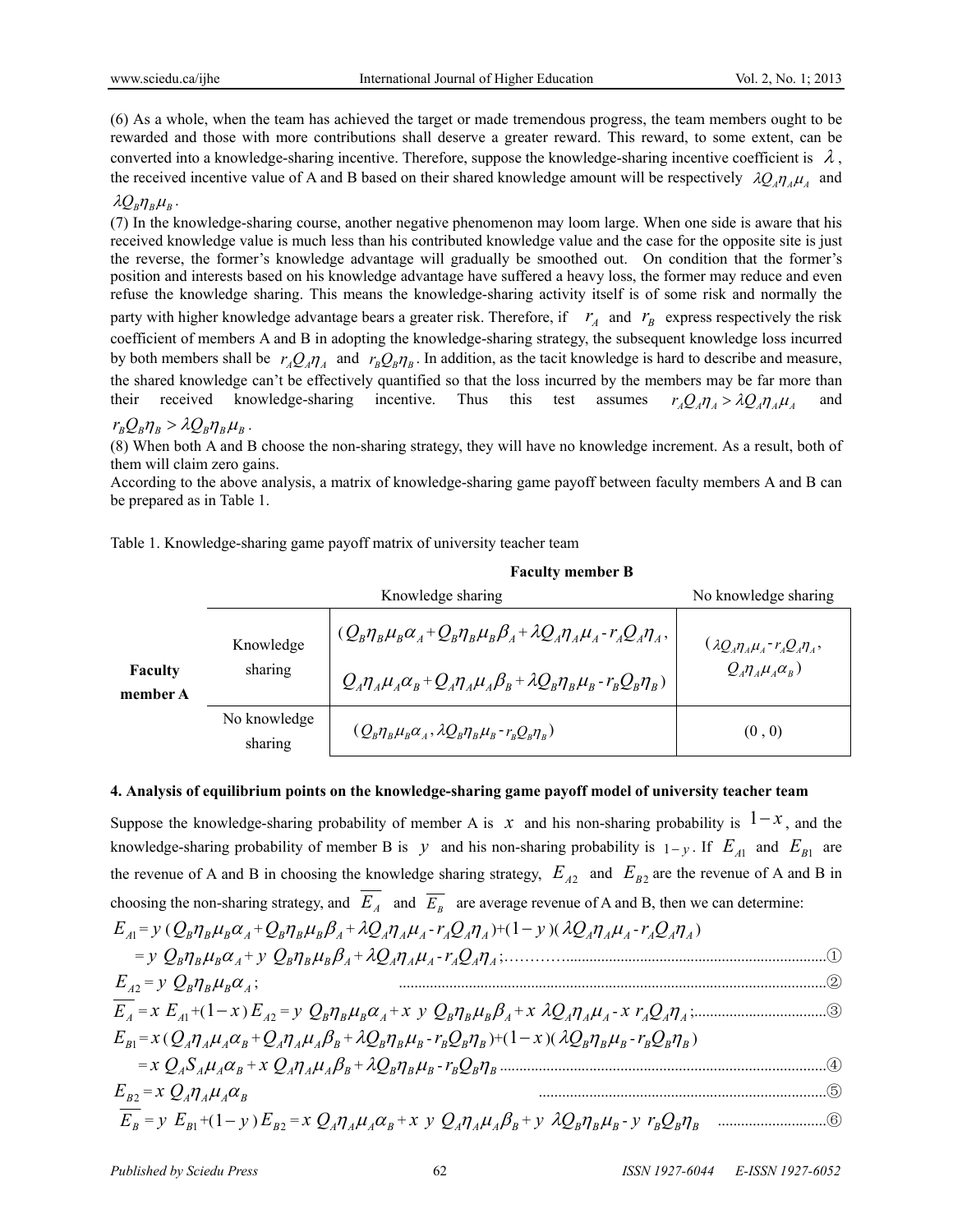Next, the replicated dynamic equation of members A and B can be determined as:

( ) ( ) (1 )( ) *<sup>A</sup>*<sup>1</sup> *<sup>A</sup> <sup>B</sup> <sup>B</sup> <sup>B</sup> <sup>A</sup> <sup>A</sup> <sup>A</sup> <sup>A</sup> <sup>A</sup> <sup>A</sup> <sup>A</sup> t <sup>x</sup> <sup>x</sup> <sup>E</sup> <sup>E</sup> <sup>x</sup> <sup>x</sup> yQ <sup>Q</sup> <sup>r</sup> <sup>Q</sup> <sup>d</sup> <sup>d</sup> <sup>F</sup> <sup>x</sup>* .............................................................<sup>⑦</sup> *d*

$$
F(y) = \frac{a_y}{d_t} = y(E_{B1} - \overline{E_B}) = y(1 - y)(xQ_A \eta_A \mu_A \beta_B + \lambda Q_B \eta_B \mu_B - r_B Q_B \eta_B)
$$
 (1.10)

The system of differential equations consisting of equations  $\circled{7}$  and  $\circled{8}$  can describe the knowledge-sharing game evolution process of university teacher team. By analyzing the equilibrium stability of evolution system through the local stability of Jacobian matrix <sup>[16]</sup>, the equilibrium points  $(x, y)$  of this system can be determined as: D<sub>1</sub>(0,0),

$$
D_2(1,0), D_3(1,1), D_4(0,1), D_5(\frac{r_AQ_A\eta_A - \lambda Q_A\eta_A\mu_A}{Q_B\eta_B\mu_B\beta_A} \text{ and } \frac{r_BQ_B\eta_B - \lambda Q_B\eta_B\mu_B}{Q_A\eta_A\mu_A\beta_B});
$$

By determining the partial derivative of x and y in the above two equations, the Jacobian matrix can be deduced:

$$
J = \begin{bmatrix} \frac{\partial F(x)}{\partial x}, \frac{\partial F(x)}{\partial y} \\ \frac{\partial F(y)}{\partial x}, \frac{\partial F(y)}{\partial y} \end{bmatrix} = \begin{bmatrix} (1-2x)(yQ_B\eta_B\mu_B\beta_A + \lambda Q_A\eta_A\mu_A - r_AQ_A\eta_A), x(1-x)Q_B\eta_B\mu_B\beta_A) \\ y(1-y)Q_A\eta_A\mu_A\beta_B, (1-2y)(xQ_A\eta_A\mu_A\beta_B + \lambda Q_B\eta_B\mu_B - r_BQ_B\eta_B) \end{bmatrix}
$$

According to two requirements, namely whether the Jacobian matrix on the above five equilibrium points complies with  $|J| > 0$  and the value of trace is  $tr(J) < 0$ , the existence of local stability of equilibrium points can be judged. Among these points, the points  $D_1$  and  $D_3$  are locally stable within the evolutionary stable strategy (ESS), but the points  $D_2$  and  $D_4$  are unstable and the point  $D_5$  is a saddle point. For the detailed analysis, see Table 2:

Table 2. equilibrium points in the knowledge-sharing evolutionary game of university teacher team

| Equilibrium point<br>(x, y)                                                                                                                                           | Value of $ J $                                                                                                                                                                                                                                                                                                                                                                                      | Value of $tr(J)$                                                                                                                                                                                                                                                                                                                             | Local<br>stability       |
|-----------------------------------------------------------------------------------------------------------------------------------------------------------------------|-----------------------------------------------------------------------------------------------------------------------------------------------------------------------------------------------------------------------------------------------------------------------------------------------------------------------------------------------------------------------------------------------------|----------------------------------------------------------------------------------------------------------------------------------------------------------------------------------------------------------------------------------------------------------------------------------------------------------------------------------------------|--------------------------|
| ${\bf D}_1$ (0,0)                                                                                                                                                     | $(\lambda Q_4 \eta_4 \mu_4 - r_4 Q_4 \eta_4).$<br>$(\lambda Q_{\scriptscriptstyle R}\eta_{\scriptscriptstyle R}\mu_{\scriptscriptstyle R}-r_{\scriptscriptstyle R}Q_{\scriptscriptstyle R}\eta_{\scriptscriptstyle R})$<br>>0                                                                                                                                                                       | $(\lambda Q_4 \eta_A \mu_A - r_A Q_4 \eta_A) +$<br>$(\lambda Q_{\scriptscriptstyle R}\eta_{\scriptscriptstyle R}\mu_{\scriptscriptstyle R}-r_{\scriptscriptstyle R}Q_{\scriptscriptstyle R}\eta_{\scriptscriptstyle R})$<br>< 0                                                                                                              | Stable<br>point          |
| $D_2$ (1,0)                                                                                                                                                           | $(r_A Q_A \eta_A - \lambda Q_A \eta_A \mu_A).$<br>$(\lambda Q_B \eta_B \mu_B + Q_A \eta_A \mu_A \beta_B - r_B Q_B \eta_B)$<br>>0                                                                                                                                                                                                                                                                    | $(r_A Q_A \eta_A - \lambda Q_A \eta_A \mu_A) +$<br>$(\lambda Q_{\scriptscriptstyle R}\eta_{\scriptscriptstyle R}\mu_{\scriptscriptstyle R} + Q_{\scriptscriptstyle A}\eta_{\scriptscriptstyle A}\mu_{\scriptscriptstyle A}\beta_{\scriptscriptstyle R} - r_{\scriptscriptstyle R}Q_{\scriptscriptstyle R}\eta_{\scriptscriptstyle R})$<br>>0 | <b>Unstable</b><br>point |
| $D_3$ (1,1)                                                                                                                                                           | $(Q_{\scriptscriptstyle B}\eta_{\scriptscriptstyle B}\mu_{\scriptscriptstyle B}\beta_{\scriptscriptstyle A}+\lambda Q_{\scriptscriptstyle A}\eta_{\scriptscriptstyle A}\mu_{\scriptscriptstyle A}-r_{\scriptscriptstyle A}Q_{\scriptscriptstyle A}\eta_{\scriptscriptstyle A}).$<br>$(Q_A \eta_A \mu_A \beta_B + \lambda Q_B \eta_B \mu_B - r_B Q_B \eta_B)$<br>>0                                  | $(-1)(Q_B \eta_B \mu_B \beta_A + \lambda Q_A \eta_A \mu_A - r_A Q_A \eta_A) + c_0$ Stable<br>$(-1)(Q_A \eta_A \mu_A \beta_B + \lambda Q_B \eta_B \mu_B - r_B Q_B \eta_B)$                                                                                                                                                                    | point                    |
| ${\bf D}_4$ (0,1)                                                                                                                                                     | $(Q_B \eta_B \mu_B \beta_A + \lambda Q_A \eta_A \mu_A - r_A Q_A \eta_A).$<br>$(-1)(\lambda Q_B \eta_B \mu_B - r_B Q_B \eta_B)$<br>>0                                                                                                                                                                                                                                                                | $(Q_B \eta_B \mu_B \beta_A + \lambda Q_A \eta_A \mu_A - r_A Q_A \eta_A)$<br>$-(\lambda Q_B \eta_B \mu_B - r_B Q_B \eta_B)$<br>>0                                                                                                                                                                                                             | Unstable<br>point        |
| $D_5($<br>$r_A Q_A \eta_A - \lambda Q_A \eta_A \mu_A$<br>$Q_{B}\eta_{B}\mu_{B}\beta_{A}$<br>$r_B Q_B \eta_B - \lambda Q_B \eta_B \mu_B$<br>$Q_A \eta_A \mu_A \beta_B$ | $-(r_AQ_A\eta_A-\lambda Q_A\eta_A\mu_A). (Q_B\eta_B\mu_B\beta_A-r_AQ_A\eta_A+\lambda Q_A\eta_A\mu_A)$<br>$O_{\scriptscriptstyle B}\eta_{\scriptscriptstyle B}\mu_{\scriptscriptstyle B}\beta_{\scriptscriptstyle A}$<br>$(r_B Q_B \eta_B - \lambda Q_B \eta_B \mu_B)(Q_A \eta_A \mu_A \beta_B - r_B Q_B \eta_B + \lambda Q_B \eta_B \mu_B)$<br>$Q_{\eta} \eta_{\mu} \mu_{\eta} \beta_{\eta}$<br>< 0 | $= 0$                                                                                                                                                                                                                                                                                                                                        | Saddle<br>point          |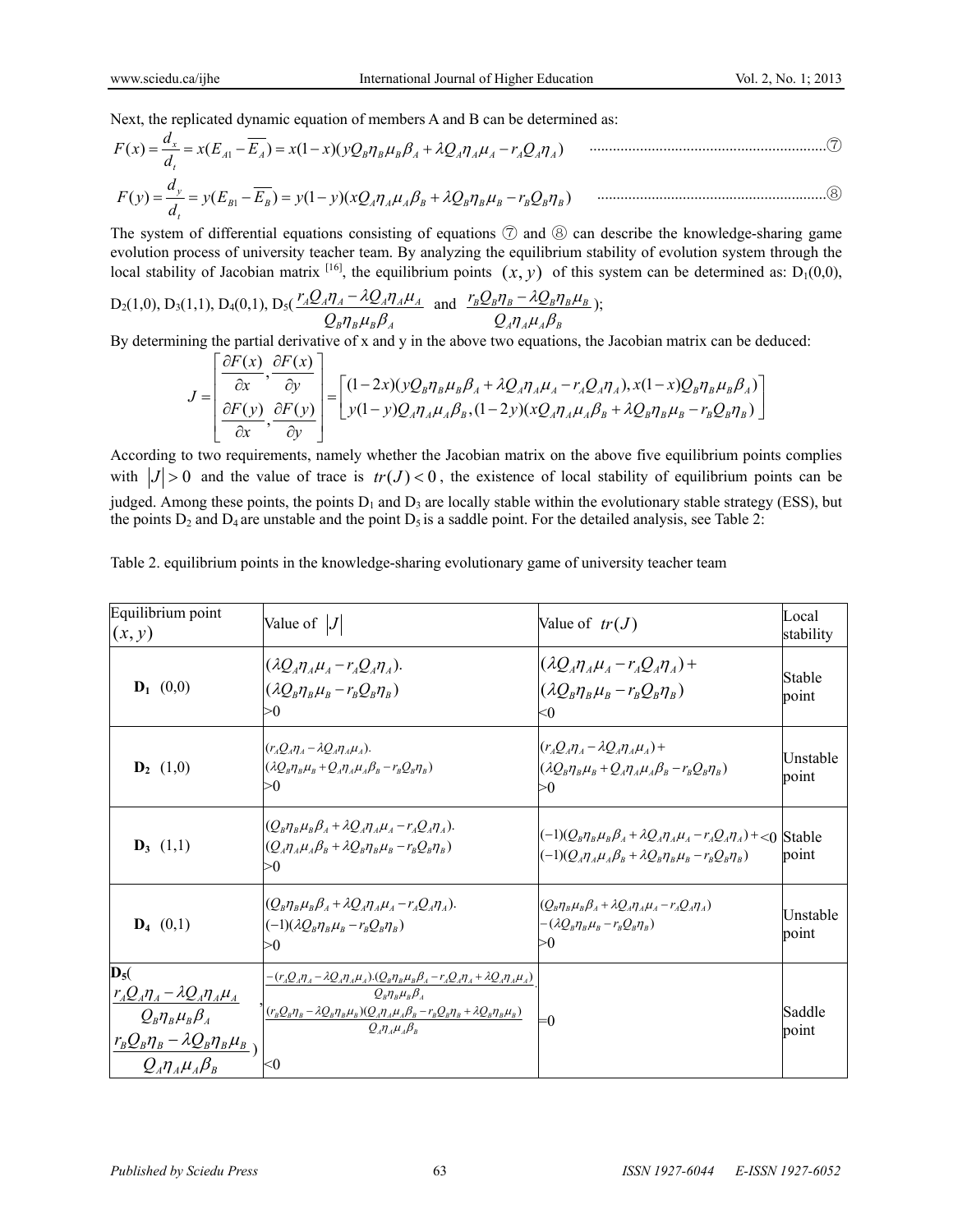### **5. Idea of knowledge-sharing promotion strategies for teacher team**

The evolution phase diagram of this game system can be drawn according to Table 2 (see Fig. 1).



Figure 1. Knowledge-sharing game evolution phases of team members A and B

As shown in this diagram, the knowledge-sharing game of team members A and B converges to point  $D_1$  or  $D_3$ , that is, the final equilibrium solution of this game evolution system is either (knowledge sharing, knowledge sharing) or (no knowledge sharing, no knowledge sharing). The S<sub>1</sub> and S<sub>2</sub>, namely the area of figures  $D_1D_2D_5D_4$  and  $D_2D_5D_4D_3$ , represent the probability of game convergence to points  $D_1$  or  $D_3$  respectively. Hence the knowledge-sharing promotion strategies for university teacher team lie in how to increase the  $S_2$  and decrease the  $S_1$ .

$$
S_1 = \frac{1}{2} \left( \frac{r_B Q_B \eta_B - \lambda Q_B \eta_B \mu_B}{Q_A \eta_A \mu_A \beta_B} + \frac{r_A Q_A \eta_A - \lambda Q_A \eta_A \mu_A}{Q_B \eta_B \mu_B \beta_A} \right)
$$
 (1001)

Analysis of equations ⑨ and ⑩:

(1)When the knowledge aggregates for members A and B, namely  $Q_A$  and  $Q_B$ , change proportionally but other variables remain unchanged, the value of  $S_1$  and  $S_2$  won't change. When the knowledge aggregate of one side is much bigger than that of the opposite side, e.g.  $Q_A \gg Q_B$  or  $Q_B \gg Q_A$ , the value of S<sub>2</sub> will approach zero and then the system will converge to point  $D_1$ . But when the value of  $S_1$  is close to that of  $S_2$ , the value of  $S_1$  will approach zero and then the system will converge to point  $D_3$ .

(2)When the knowledge-sharing extents  $\eta_A$  and  $\eta_B$  get larger, the value of S<sub>1</sub> will decrease while the value of S<sub>2</sub> will increase. Consequently, the probability of system converging to point  $D<sub>3</sub>$  will be higher, resulting in a greater chance of knowledge-sharing strategy implementation by both sides.

(3)When the proportions of complementary knowledge  $\mu_A$  and  $\mu_B$  get higher, the value of S<sub>1</sub> will decrease while the value of  $S_2$  will increase. Consequently, the probability of system converging to point  $D_3$  will be higher, resulting in a greater chance of knowledge-sharing strategy implementation by both sides.

(4)When the knowledge-sharing incentive coefficient  $\lambda$  gets bigger, the value of S<sub>1</sub> will decrease while the value of  $S_2$  will increase, so that the probability of system converging to point  $D_3$  will be higher. This means when the team can **e**valuate the knowledge-sharing effect scientifically and objectively and develop a high-standard incentive scheme, the probability that all the members spontaneously choose the knowledge-sharing strategy will become higher.

(5)When the knowledge-sharing risk factors  $r_A$  and  $r_B$  get bigger, the value of S<sub>1</sub> will increase while the value of  $S_2$  will decrease, so that the probability of system converging to point  $D_1$  will be higher.

(6)In the knowledge-sharing course, the increase in synergy coefficients  $\beta_A$  and  $\beta_B$  will lead to the decrease in  $S_1$  and the increase in  $S_2$  and the consequent higher probability of system converging to point  $D_3$ .

Therefore, based on the above analysis, this article has proposed the following strategies to promote the knowledge sharing among university teaching members.

Strategy 1: In establishing a teacher team, it shall be avoided by all means to choose those members differing greatly in knowledge and capability. The gap in teachers' experience, technical title and education can be utilized to build an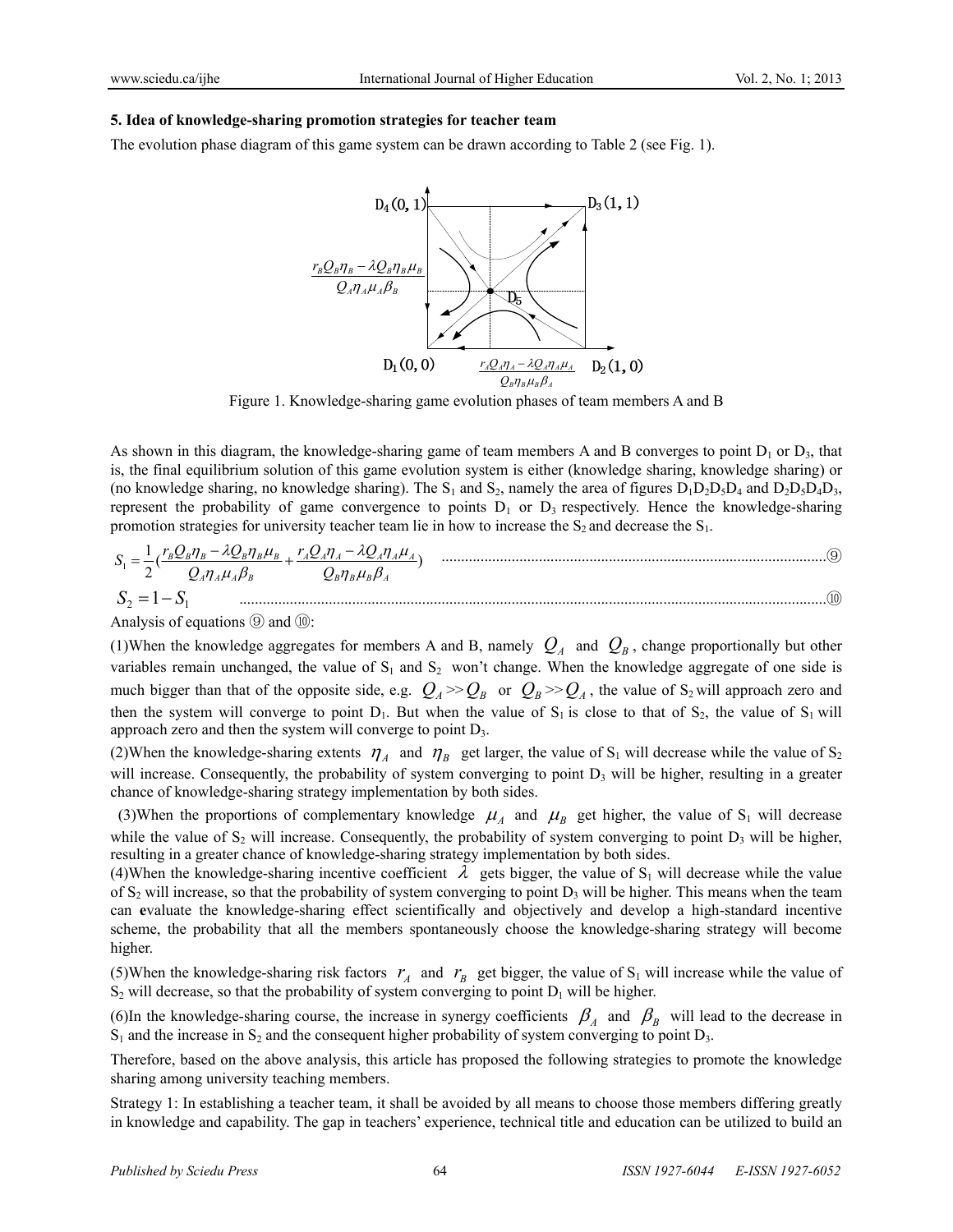echelon-like team, such as a teacher team comprising professors, associate professors, lecturers and assistants in a proportional drop structure. This can avoid not only the loss of motivation of high-level members due to unilateral guidance but the "hitch-hike" or blind learning of low-level members.

Strategy 2: Establish a clear teaming roadmap, clarify the task target, intensify the teamwork awareness, provide a convenient information technology environment, and create a team climate featuring mutual trust, mutual support and mutual aid. In this way, the team-based knowledge-sharing willingness can be enhanced to expand the knowledge shared by members.

Strategy 3: In choosing the university teaming members, strong attention to the gap in knowledge background, discipline, major and even research direction as well as strengthened multi**-**discipline, multi-major and multi-unit crossover study can help the members learn from each other and optimize their knowledge-sharing result.

Strategy 4: Develop a fair, rational performance evaluation system. Lay stress on the effective combination of hygienic factor and incentive factor. Proceed from the members' actual needs to establish a perfect team incentive system whose core is how to correctly measure the "quantity" and "quality" of shared knowledge.

Strategy 5: The knowledge sharing is risky, in particular for those members whose knowledge aggregate is in a leading position. They have more concerns about knowledge sharing, so a knowledge protection system and a knowledge-related loss compensation system must be established to soothe their concerns. For example, there shall be a rational supervision mechanism to guard against the divulgence of knowledge, some effective punitive measures to restrain the hitchhike and opportunistic behaviors, and an internal copyright system to settle the knowledge utilization difference.

Strategy 6: The value of synergy coefficients  $\beta_{\mu}$  and  $\beta_{\mu}$  is obviously objective, as it varies with not only environment, conditions and atmosphere but human character and knowledge background. In spite of the difficult in accurately quantifying this value, this article believes the following measures have played a certain active role. Firstly, create an office climate favorable to the exchange and interaction of knowledge. Secondly, make active use of the interaction of various complementary information technologies such as program and mailing list. Thirdly, choose a correct method to gather the information, and create a heated discussion atmosphere such as brainstorm and round-table conference. Fourthly, choose the members that are complementary in terms of character and manner. Especially when selecting the team leader, in addition to capability, the factors such as personal prestige and interpersonal relationship shall also be comprehensively considered. Fifthly, give full play to the role of core members. Though the knowledge sharing of faculty is mainly centered on core members, this doesn't mean the non-core members only play a role of pure knowledge assimilator. The knowledge shared by non-core members is also of significance in arousing the knowledge innovation and inspiration of core members.

# **6. Conclusions**

The university teacher team is a front fostering the top-quality talents, and is a core unit realizing the technical and knowledge innovation of a university. The teacher team is established to achieve the " $1+1>2$ " result as well as the complementarities and mutual aid for teachers to jointly complete various tasks. Sharing the knowledge is a core faculty activity, but is not in smooth sailing. Considering the unbalance of knowledge-sharing cost and revenue and the necessity to maintain their position, some core members may intentionally "hide their weak points". Meanwhile, some members may adopt the "hitchhike" and opportunistic behaviors, which can remarkably weaken the knowledge-sharing willingness of a whole team, thus triggering the vicious cycles. This article believes that whether the faculty members will share the knowledge depends on the result of behavioral game among members. By referring to the evolutionary game theory, the article studies the knowledge-sharing process of teacher team, builds a knowledge-sharing evolutionary game model, analyzes the influencing mechanism of various factors such as member knowledge gap, knowledge-sharing incentive coefficient and knowledge-sharing risk factor, and accordingly presents the corresponding solutions.

Even so, as the faculty activities in real life tend to be more complicated, the factors influencing the knowledge sharing tend to increase. In addition, more in-depth research and even demonstration are to be made for some quantification problems proposed in this article, for example, how to accurately and objectively weigh the members' contributions to knowledge sharing and knowledge innovation and how to develop a fair and rational incentive system.